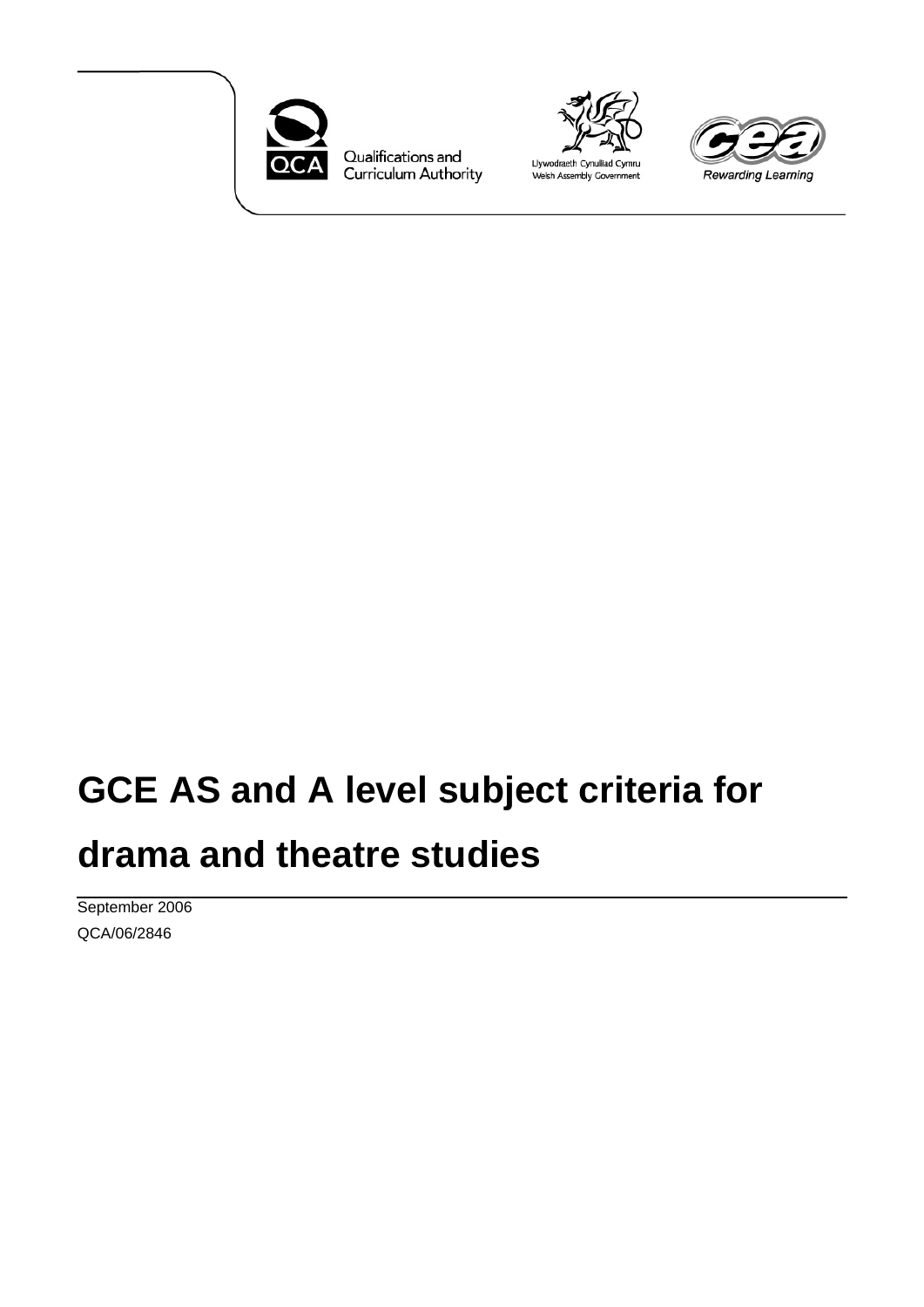#### **Contents**

| 1. Introduction          | 3 |
|--------------------------|---|
| 2. Aims                  | 3 |
| 3. Subject content       | 4 |
| 4. Key skills            | 5 |
| 5. Assessment objectives | 5 |
| 6. Scheme of assessment  | 6 |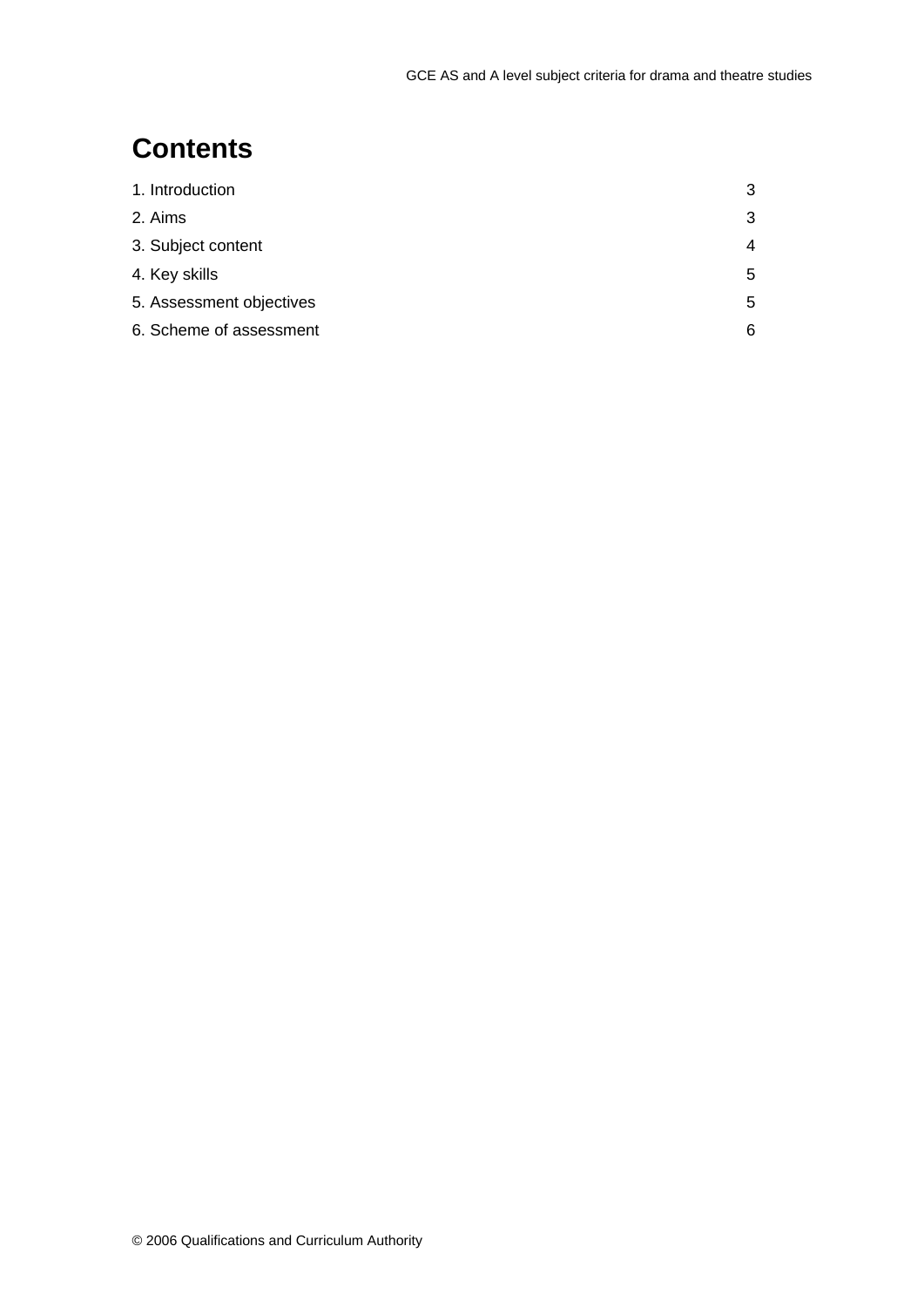### **1. Introduction**

1.1 These subject criteria set out the knowledge, understanding, skills and assessment objectives common to all advanced subsidiary (AS) and advanced (A) level specifications in drama and theatre studies. They provide the framework within which the awarding body creates the detail of the specification.

Subject criteria are intended to:

- help ensure consistent and comparable standards in the same subject across the awarding bodies
- define the relationship between the AS and A level specifications, with the AS as a subset of the A level
- ensure that the rigour of A level is maintained
- help higher education institutions and employers know what has been studied and assessed.

Any GCE specification that contains significant elements of drama and theatre studies must be consistent with the relevant parts of these subject criteria.

## **2. Aims**

AS and A level specifications in drama and theatre studies should encourage students to:

- 1. develop their interest and enjoyment in drama and theatre both as participants and as informed members of an audience, fostering an enthusiasm for and critical appreciation of the subject
- 2. develop understanding and appreciation of the significance of social, cultural and historical influences on the development of drama and theatre
- 3. experience a range of opportunities to develop a variety of dramatic and theatrical skills, enabling them to grow creatively and imaginatively in both devised and scripted work
- 4. integrate theory and practice through their understanding of critical concepts and the discriminating use of specialist terminology.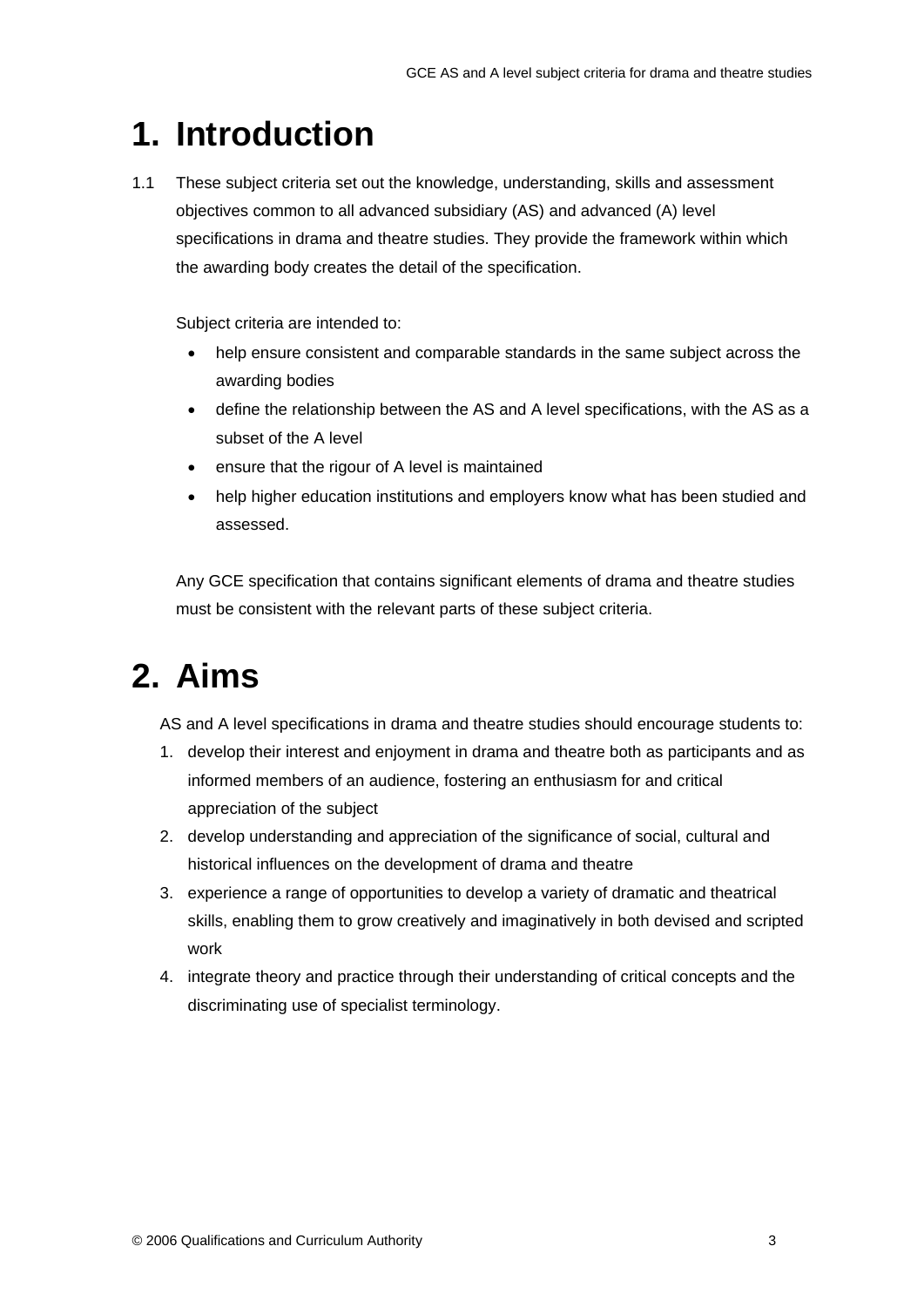### **3. Subject content**

AS and A level specifications in drama and theatre studies should build on students' prior knowledge of drama in key stages 1–3 and the skills, knowledge and understanding established at key stage 4/GCSE.

#### **Knowledge and understanding**

- 3.1 AS and A level specifications should require candidates to demonstrate knowledge and understanding of:
	- a. how performers, designers and directors communicate meaning to an audience
	- b. theatre practice through their own engagement with the medium as both participant and informed audience member
	- c. the appropriate vocabulary and specialist terminology for the subject.
- 3.2 AS level specifications should require candidates to demonstrate knowledge and understanding of:
	- a. a minimum of two published plays demonstrating understanding of how style, form, dramatic structure and characterisation can be interpreted and realised in performance, and how plays relate to their historical, social and cultural context – they must be varied in terms of period and genre
	- b. the work of at least one influential director, designer, theatre company or other practitioner who has made a significant contribution to theatre practice.
- 3.3 A2 level specifications should require candidates to demonstrate knowledge and understanding of:
	- a. at least two more published plays, of which one must be pre-20th century
	- b. the connections between theory and practice demonstrated through a range of forms, genres and performance styles
	- c. the directorial overview required in the interpretation and realisation of a theatrical performance
	- d. how relevant research supports practical work.

#### **Skills**

- 3.4 AS and A level specifications should develop candidates':
	- a. ability to form judgements about live theatre based on their understanding of drama and theatre
	- b. use of subject-specific terminology in a range of contexts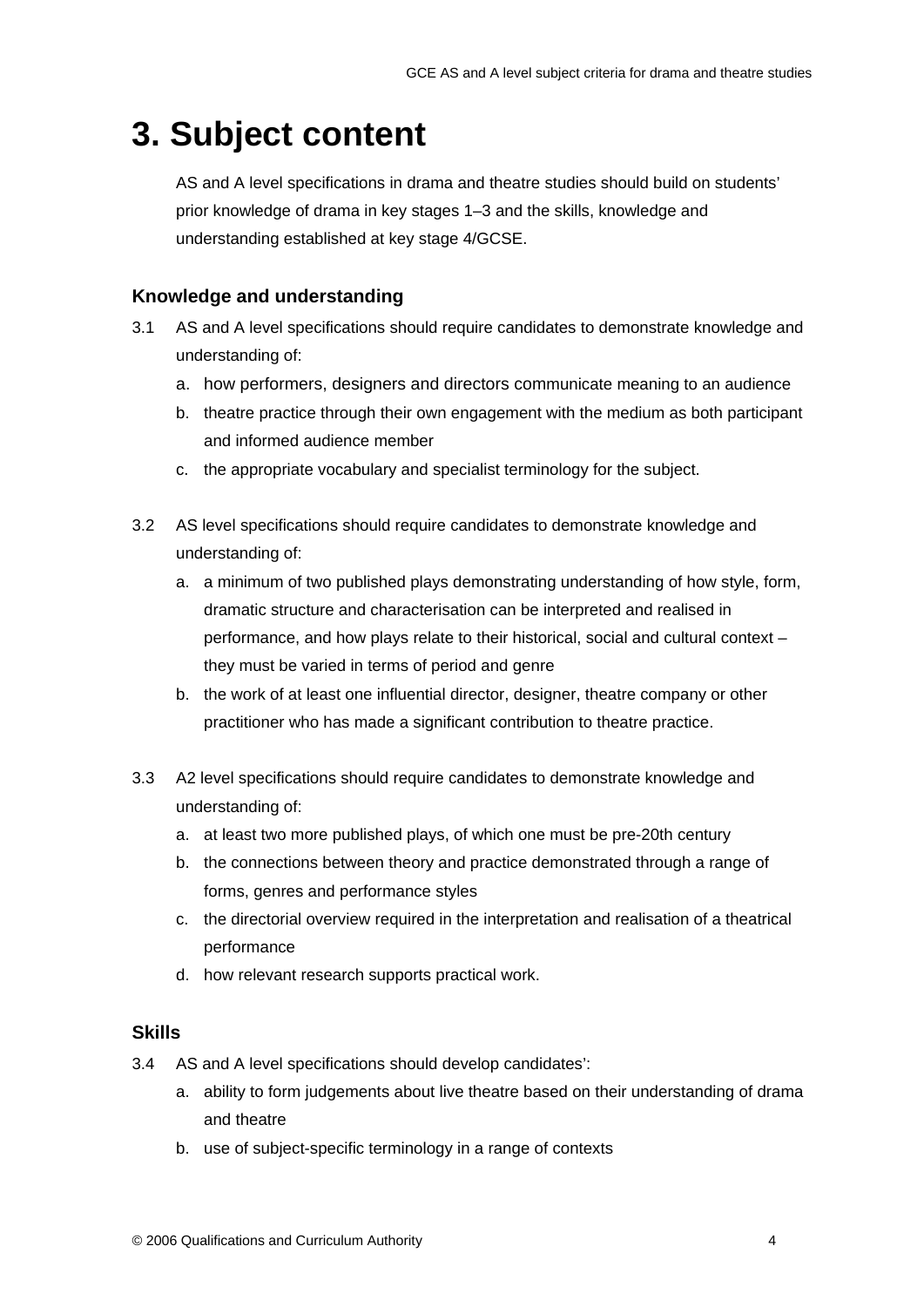- c. performance and/or production skills appropriate to the creation and realisation of drama and theatre
- d. ability to work creatively and collaboratively to achieve shared dramatic intentions
- e. ability to respond to plays imaginatively, conveying ideas clearly and coherently.
- 3.5 In addition A2 candidates should develop:
	- a. a more advanced level of performance and/or production skills
	- b. the ability to think independently, make judgements and refine their work in the light of research
	- c. the ability to analyse the ways in which different performance and production elements are brought together to create theatre.

### **4. Key skills**

- 4.1 AS and A level specifications in drama and theatre studies should provide opportunities for developing and generating evidence for assessing relevant key skills from the list below. Where appropriate these opportunities should be directly cross-referenced, at specified level(s), to the key skills standards, which may be found on the QCA website (www.qca.org.uk).
	- Application of number
	- **Communication**
	- Improving own learning and performance
	- Information and communication technology
	- Problem solving
	- Working with others

### **5. Assessment objectives**

- 5.1 Knowledge, understanding and skills are closely linked. Specifications should require that all candidates demonstrate the following assessment objectives in the context of the content and skills prescribed.
- **AO1:** Demonstrate the application of performance and/or production skills through the creation and realisation of drama and theatre.
- **AO2:** Demonstrate knowledge and understanding of practical and theoretical aspects of drama and theatre using appropriate terminology.
- **AO3:** Interpret plays from different periods and genres.
- **AO4:** Make critical and evaluative judgements of live theatre.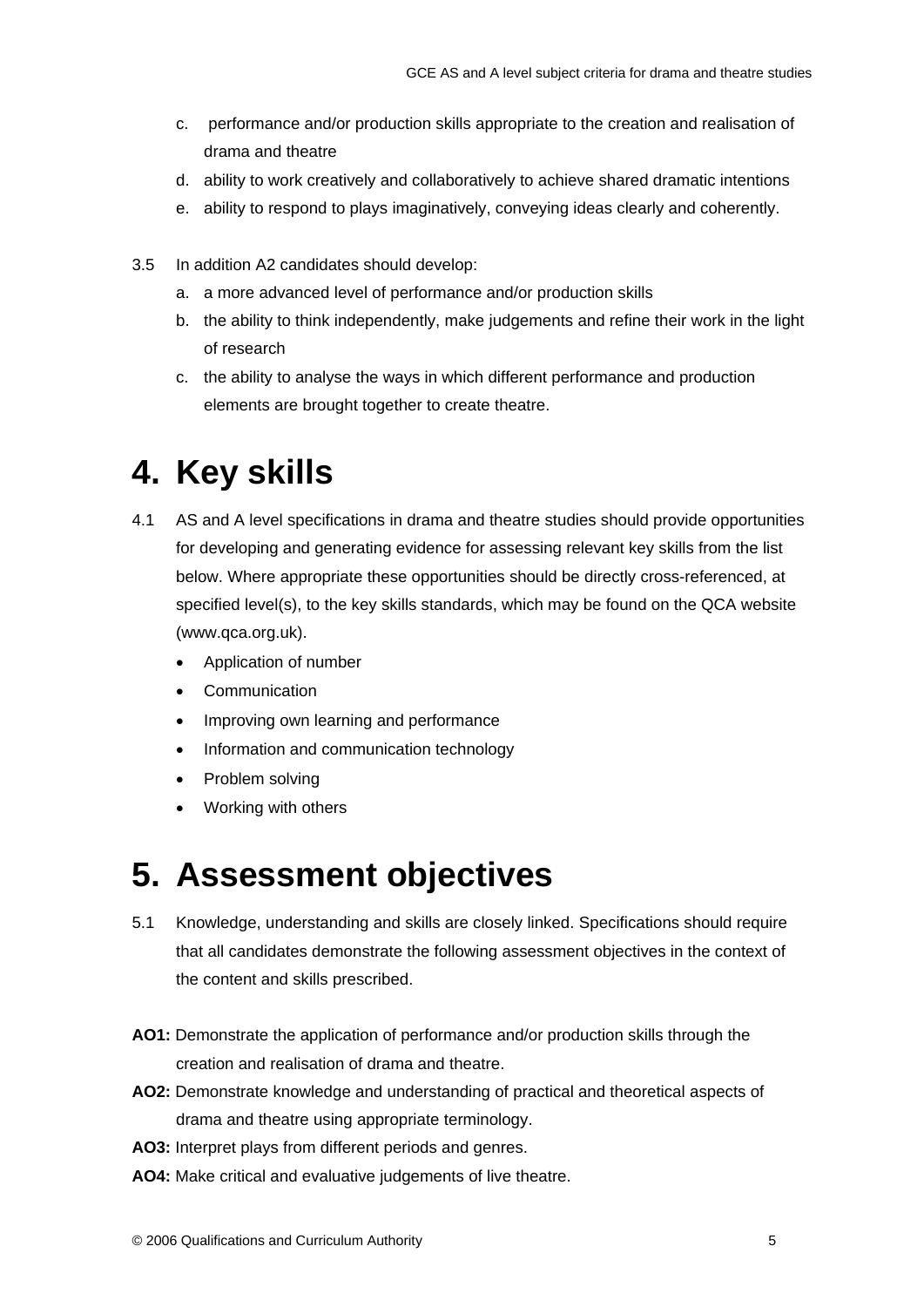5.2 The assessment objectives are to be weighted in all specifications as indicated in the following table. The assessment objectives apply to the whole specification.

| <b>Assessment objectives</b> |                                                                                                                                           | Weighting       |                      |            |
|------------------------------|-------------------------------------------------------------------------------------------------------------------------------------------|-----------------|----------------------|------------|
|                              |                                                                                                                                           | <b>AS level</b> | A <sub>2</sub> level | A level    |
| AO <sub>1</sub>              | Demonstrate the application of<br>performance and/or production skills<br>through the realisation of drama and<br>theatre.                | $30 - 40%$      | $30 - 40%$           | $30 - 40%$ |
| AO <sub>2</sub>              | Demonstrate knowledge and<br>understanding of practical and theoretical<br>aspects of drama and theatre using<br>appropriate terminology. | $20 - 40%$      | $20 - 40%$           | $20 - 40%$ |
| AO <sub>3</sub>              | Interpret plays from different periods and<br>genres.                                                                                     | 20-40%          | 20-40%               | $20 - 40%$ |
| AO4                          | Make critical and evaluative judgements<br>of live theatre.                                                                               | 10-25%          | 10-25%               | $10 - 25%$ |

### **6. Scheme of assessment**

#### **Internal assessment**

- 6.1 All A level specifications in drama and theatre studies must have internal assessment up to a maximum weighting of 40 per cent. Internal assessment must not exceed 40 per cent at either AS or A2.
- 6.2 Where internal assessment is included, specifications must make clear how reliability and fairness are secured, by setting out requirements that ensure the robustness of each stage of the internal assessment, ie:
	- the specific skills to be assessed
	- setting of tasks
	- extent of supervision in carrying out of tasks
	- conditions under which assessment takes place
	- marking of the assessment and internal standardising procedures
	- any moderation process.